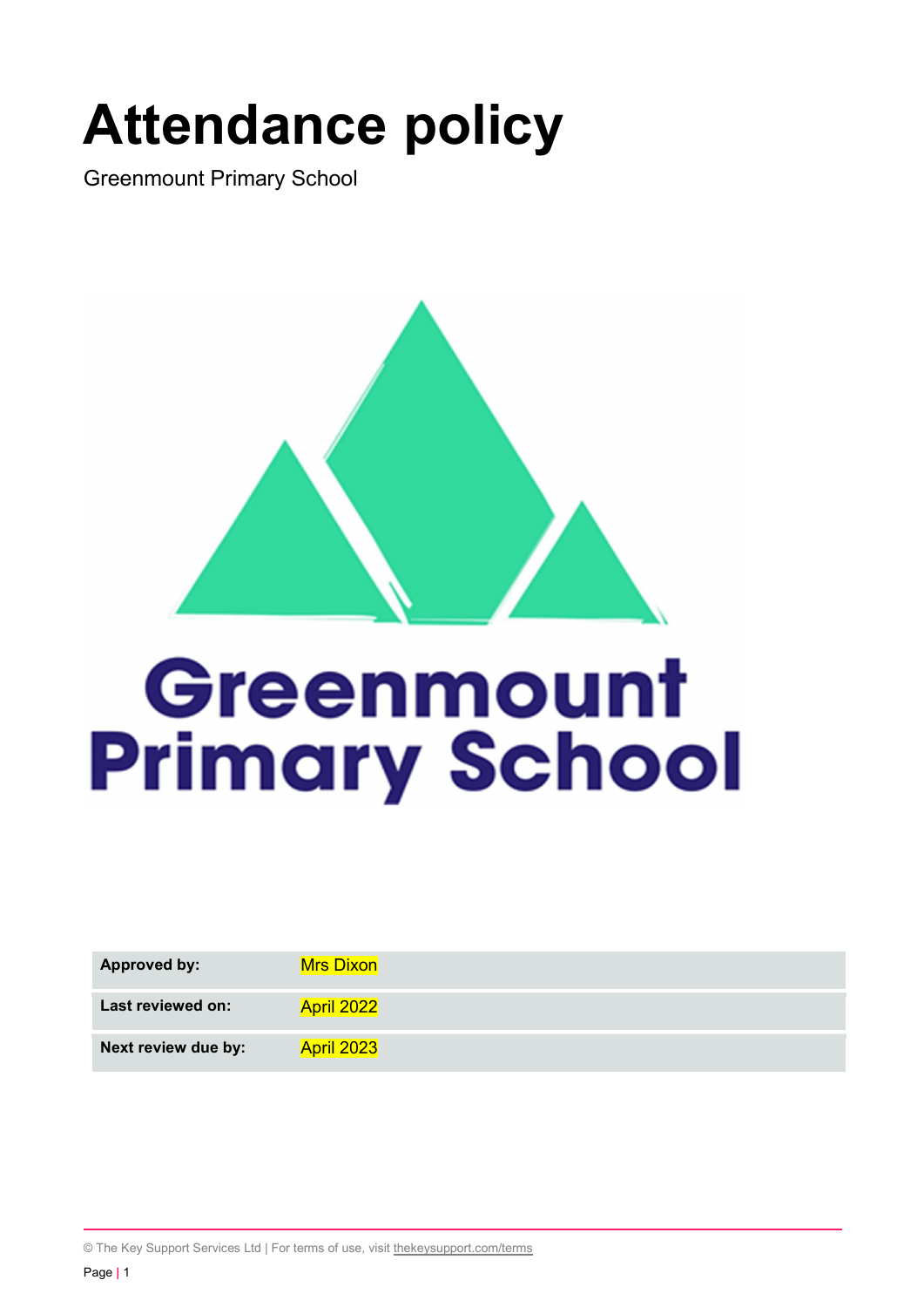# **Contents**

### 1. Aims

We are committed to meeting our obligations with regards to school attendance by:

- Promoting good attendance and reducing absence, including persistent absence
- Ensuring every pupil has access to full-time education to which they are entitled
- Acting early to address patterns of absence

We will also support parents to perform their legal duty to ensure their children of compulsory school age attend regularly and will promote and support punctuality in attending lessons.

## 2. Legislation and guidance

This policy meets the requirements of the school attendance guidance from the Department for Education (DfE), and refers to the DfE's statutory guidance on school attendance parental responsibility measures. These documents are drawn from the following legislation setting out the legal powers and duties that govern school attendance:

- Part 6 of The Education Act 1996
- Part 3 of The Education Act 2002
- Part 7 of The Education and Inspections Act 2006
- The Education (Pupil Registration) (England) Regulations 2006 (and 2010, 2011, 2013, 2016 amendments)
- The Education (Penalty Notices) (England) (Amendment) Regulations 2013

This policy also refers to the DfE's guidance on the school census, which explains the persistent absence threshold.

#### 3. Roles and responsibilities

#### 3.1 The Governing Board

The governing board is responsible for monitoring attendance figures for the whole school on at least a termly basis. It also holds the headteacher to account for the implementation of this policy.

We have a designated governor who meets termly with the attendance officer and Headteacher to review the Persistence Absentees and the work of the attendance officer.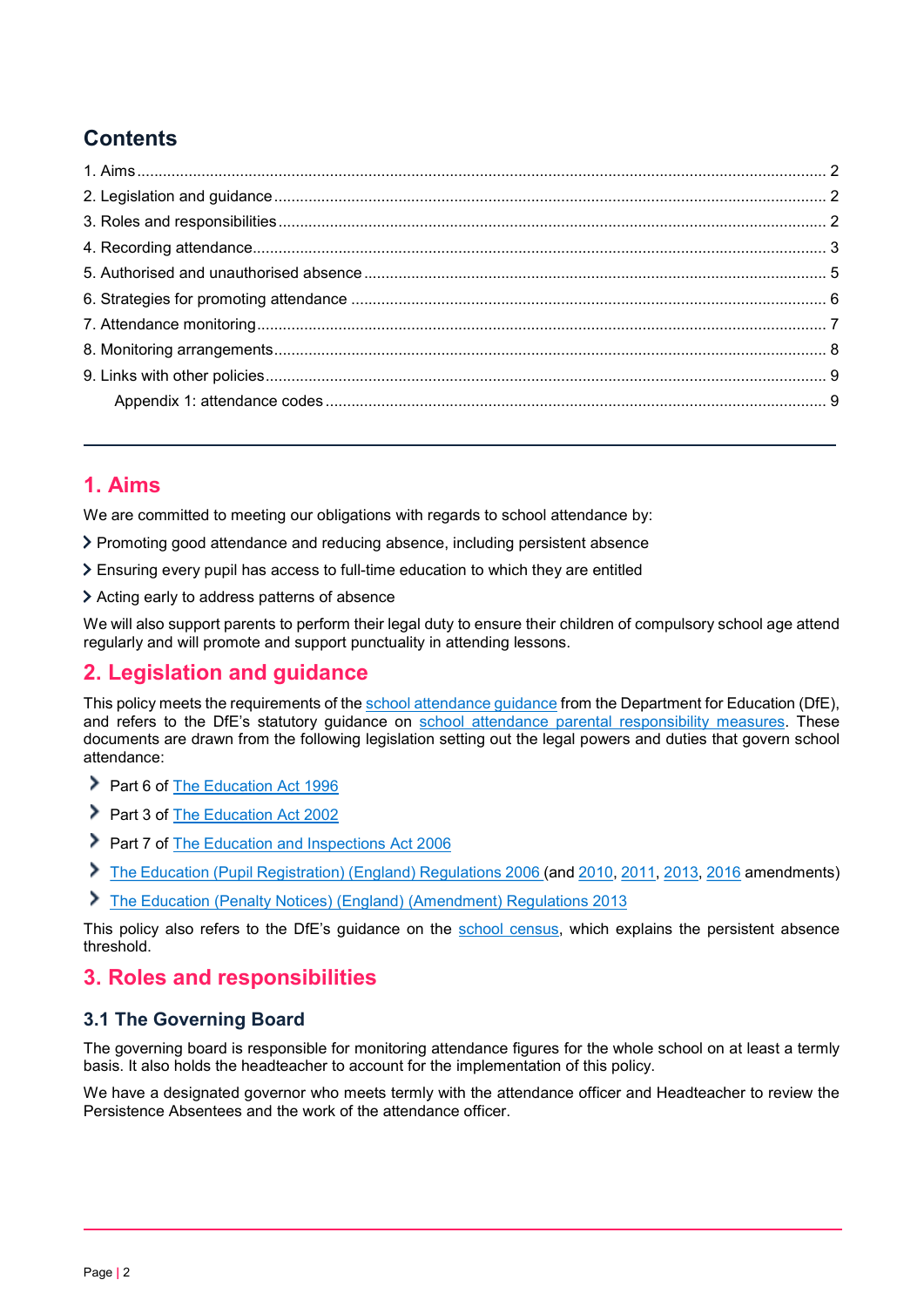#### 3.2 The Headteacher

The headteacher is responsible for:

- Implementation of this policy at the school
- Monitoring school-level absence data and reporting it to governors
- Supporting staff with monitoring the attendance of individual pupils
- $\blacktriangleright$  Issuing fixed-penalty notices, where necessary

#### 3.3 The Attendance Officer

The school attendance officer:

- Monitors attendance data across the school and at an individual pupil level
- Reports concerns about attendance to the Headteacher and Safeguarding team
- Works with JESS Cluster and School Attendance Service to tackle persistent absence
- Arranges calls and meetings with parents to discuss attendance issues
- Advises the headteacher when to issue fixed-penalty notices

#### 3.4 Class Teachers

The school attendance officer:

- Record attendance daily, using correct codes and submitting this information to the office
- Reports concerns about attendance to the Attendance Officer

School office staff are expected to take calls from parents about absence and record it on the school system accurately.

#### 4. Recording attendance

#### 4.1 Attendance register

We will keep an attendance register and place all pupils onto this register.

We will take our attendance register at the start of the first session of each school day and once during the second session. It will mark whether every pupil is:

- Present
- Attending an approved off-site educational activity
- Absent
- Unable to attend due to exceptional circumstances

Any amendment to the attendance register will include:

- The original entry
- The amended entry
- The reason for the amendment
- The date on which the amendment was made
- The name and position of the person who made the amendment

See appendix 1 for the DfE attendance codes.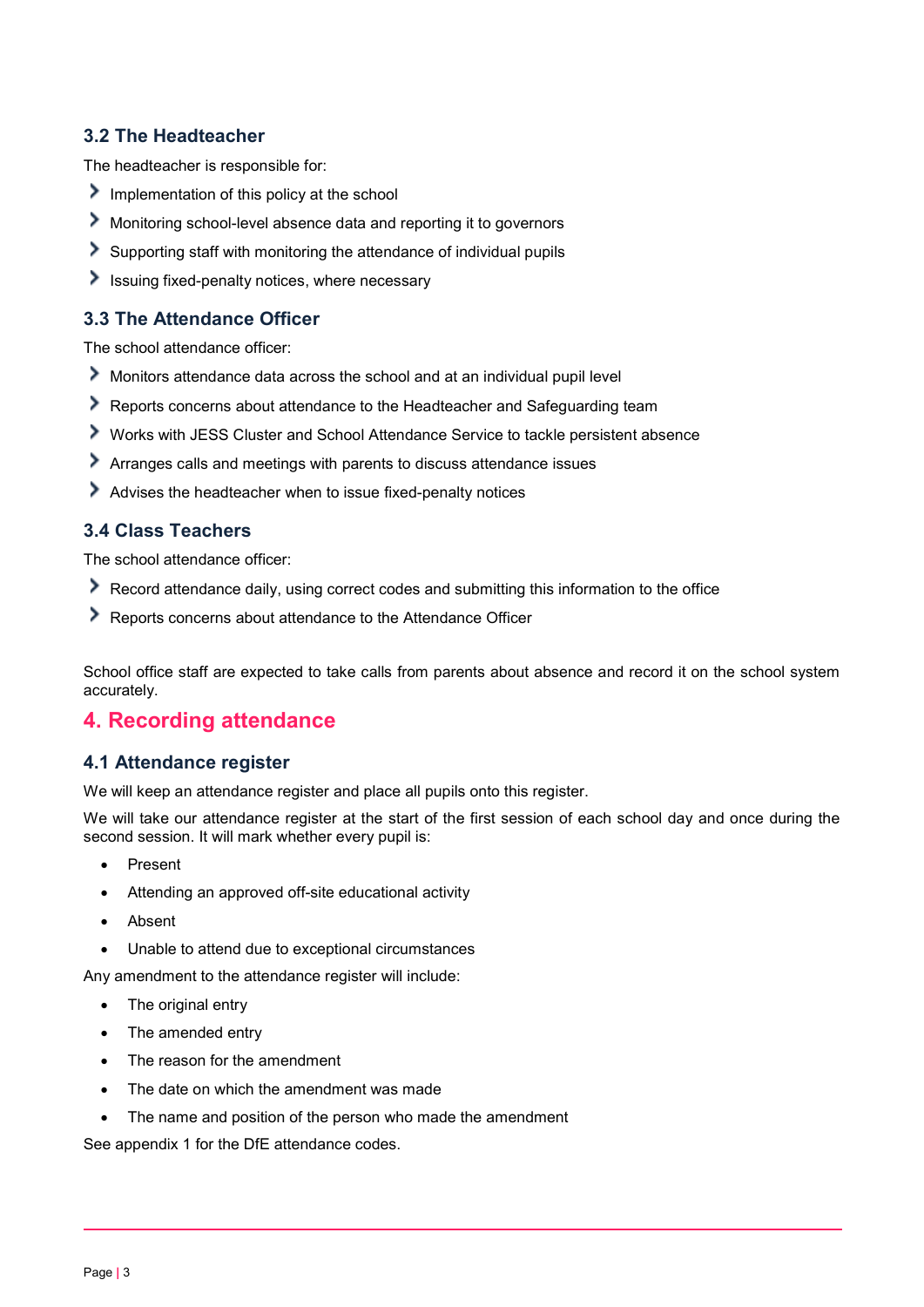We will keep every entry on the attendance register for 3 years after the date on which the entry was made.

Pupils must arrive in school by 9.00am on each school day.

The register for the first session will be taken at 8.50am and will be kept open until 9.30am. The second sessions are depending on year group due to staggered lunch times.

|                           | <b>Reception</b> Years 1 | ˈ Years 2                             | $\vert$ Years 3 | Year 4             | Year 5 | Year 6             |
|---------------------------|--------------------------|---------------------------------------|-----------------|--------------------|--------|--------------------|
| <b>PM</b><br>registration | 12.25pm                  | $12.40 \text{pm}$   12.40pm   12.45pm |                 | 1.30 <sub>pm</sub> | 1.10pm | 1.30 <sub>pm</sub> |

#### 4.2 Unplanned absence

The pupil's parent/carer must notify the school on the first day of an unplanned absence by 09.30am or as soon as practically possible (see also section 7).

You can report the absence by calling the school office on 01132760771 or you can email absences@greenmountprimary.co.uk

We will mark absence due to illness as authorised unless the school has a genuine concern about the authenticity of the illness or if the pupil's attendance is below 90%, proof of illness may be required to authorise.

If the authenticity of the illness is in doubt, the school may ask the pupil's parent/carer to provide medical evidence, such as a doctor's note, prescription, appointment card or other appropriate form of evidence. We will not ask for medical evidence unnecessarily.

If the school is not satisfied about the authenticity of the illness, the absence will be recorded as unauthorised and parents/carers will be notified of this in advance.

#### 4.3 Planned absence

Attending a medical or dental appointment will be counted as authorised if the pupil's parent/carer notifies the school in advance of the appointment.

However, we encourage parents/carers to make medical and dental appointments out of school hours where possible. Where this is not possible, the pupil should be out of school for the minimum amount of time necessary.

The pupil's parent/carer must also apply for other types of term-time absence as far in advance as possible of the requested absence. Go to section 5 to find out which term-time absences the school can authorise.

#### 4.4 Lateness and punctuality

A pupil who arrives late:

- Before the register has closed will be marked as late, using the appropriate code
- After the register has closed will be marked as absent, using the appropriate code

Our Attendance officer and Family Support Team will review lateness and punctuality. Parents will be contacted to discuss if any support is needed and to discuss solutions to improve punctuality. A monitoring period will be agreed.

#### 4.5 Following up absence

Where any child we expect to attend school does not attend, or stops attending, the school will:

- Follow up on their absence with their parent/carer to ascertain the reason by doing first day contact phone calls
- Ensure proper safeguarding action is taken where necessary
- $\geq$  Identify whether the absence is approved or not
- $\ge$  Identify the correct attendance code to use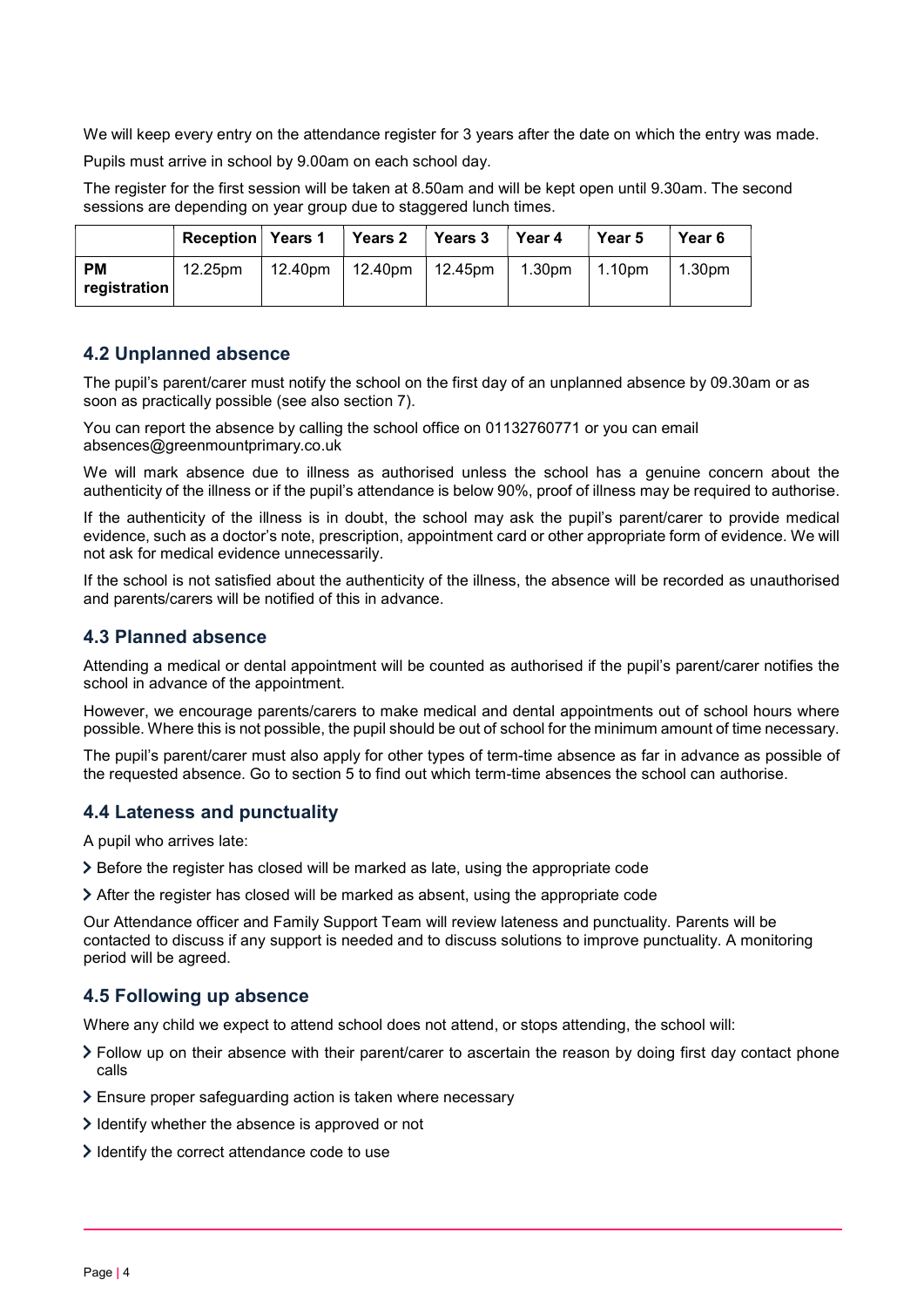#### 4.6 Reporting to parents

- Every half term a traffic light letter is emailed to all parents.
- Exact percentages and days missed are discussed in parents consultation in October and March.
- ≻ If attendance is a concern, parents will be contacted and this will be discussed in detail in an attendance meeting or phone call.
- ゝ At the start of each term a text message is sent out to parents of pupils under 95%. 'Fresh Start' approach initiative.

# 5. Authorised and unauthorised absence

#### 5.1 Approval for term-time absence

The headteacher will only grant a leave of absence to pupils during term time if they consider there to be 'exceptional circumstances'. A leave of absence is granted at the headteacher's discretion.

'Exceptional circumstances' will depend on specific circumstances, length of absence and evidence provided.

The school considers each application for term-time absence individually, taking into account the specific facts, circumstances and relevant context behind the request.

Valid reasons for authorised absence include:

- Illness and medical/dental appointments (see sections 4.2 and 4.3 for more detail)
- Religious observance where the day is exclusively set apart for religious observance by the religious body to which the pupil's parents belong. If necessary, the school will seek advice from the parents' religious body to confirm whether the day is set apart
- Traveller pupils travelling for occupational purposes this covers Roma, English and Welsh Gypsies, Irish and Scottish Travellers, Showmen (fairground people) and Circus people, Bargees (occupational boat dwellers) and New Travellers. Absence may be authorised only when a Traveller family is known to be travelling for occupational purposes and has agreed this with the school but it is not known whether the pupil is attending educational provision
- Other possible 'exceptional circumstances' where the heateacher may grant term-time holiday.

#### 5.2 Reducing persistent absence

Explain your school's procedures for targeting unauthorised absence. For example – meetings, letters, closer monitoring.

- ゝ A pupil is classed as Persistently Absent when their attendance is 90% or below. Our Attendance Officer performs several half- termly data reports including Persistent Absentee report.
- Traffic light system letters used to communicate to parents every half term where their child is in terms of attendance.
- Persistent Absentees receive a letter/phone call to discuss and are put on closer monitoring sheet for the term. Children may be given a reward chart.
- Report done to identify any pupils for 'Fasttrack'.
- Inclusion meetings are held with the Head Teacher, Designated Safeguarding Lead and Family Support workers to discuss any complex cases and review Persistent Absentees.
- School is a member of the JESS Cluster who offer family support services such as Early Help Plans.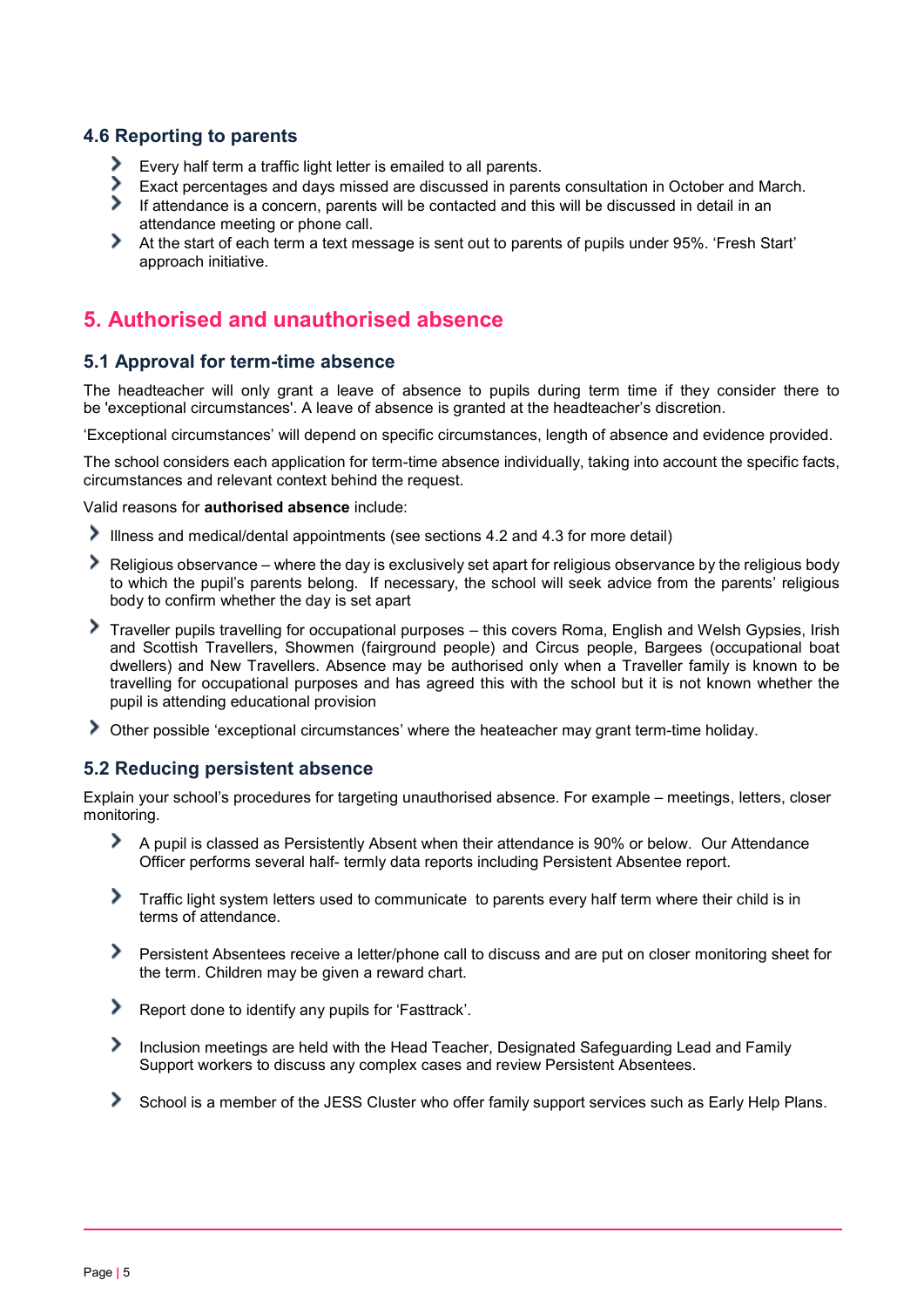The DFE category for Persistent Absentees is as follows:-

| Classification of a Persistent Absentee at the end of each half term. |                                                                                           |  |  |
|-----------------------------------------------------------------------|-------------------------------------------------------------------------------------------|--|--|
| Half Term 1 (Sept - October 1/2 term)                                 | 7 sessions missed from Sept-End HT1                                                       |  |  |
| Half Term 2 (November - Christmas Holiday)                            | 14 sessions missed from Sept-End HT2                                                      |  |  |
| Half Term 3 (January - February 1/2 term)                             | 20 sessions missed from Sept-End HT3                                                      |  |  |
| Half Term 4 (February - Easter Holiday)                               | 25 sessions missed from Sept-End HT4                                                      |  |  |
| Half Term 5 (Easter - May 1/2 term                                    | 31 sessions missed from Sept-End HT5                                                      |  |  |
| Half Term 6 (May - Summer Holidays)                                   | 38 sessions missed from Sept-End HT6 (HT5 - This<br>is the figure reported for the year.) |  |  |

#### 5.3 Legal sanctions

The school or local authority can fine parents for the unauthorised absence of their child from school, where the child is of compulsory school age.

If issued with a fine, or penalty notice, each parent must pay £60 within 21 days or £120 within 28 days. The payment must be made directly to the local authority.

Penalty notices can be issued by a headteacher, local authority officer or the police.

The decision on whether or not to issue a penalty notice may take into account:

- The number of unauthorised absences occurring within a rolling academic year
- One-off instances of irregular attendance, such as holidays taken in term time without permission
- Where an excluded pupil is found in a public place during school hours without a justifiable reason

If the payment has not been made after 28 days, the local authority can decide whether to prosecute or withdraw the notice.

#### 6. Strategies for promoting attendance

- 100% attendance club- the pupils names are posted outside the class of all of those that achieved 100% attendance that week.
- Attendance trophy goes to the class with the highest attendance for that week in the assembly. Assemblies are very important as attendance is discussed and celebrated.
- Weekly attendance figures are posted on twitter and on the school website.
- At the end of the year any pupils who have achieved 96% receive a certificate and prize and are put into a year group draw to win one of the big prizes.
- ≻ We have a Breakfast club for working and vulnerable families. This starts at 8am and is free.
- ⋟ Individual teachers may have their own reward scheme.
- ⋟ The attendance officer scrutinises and tracks the attendance of all learners daily by recording late and managing the registers.
- ⋗ All office staff challenge poor excuses for nonattendance.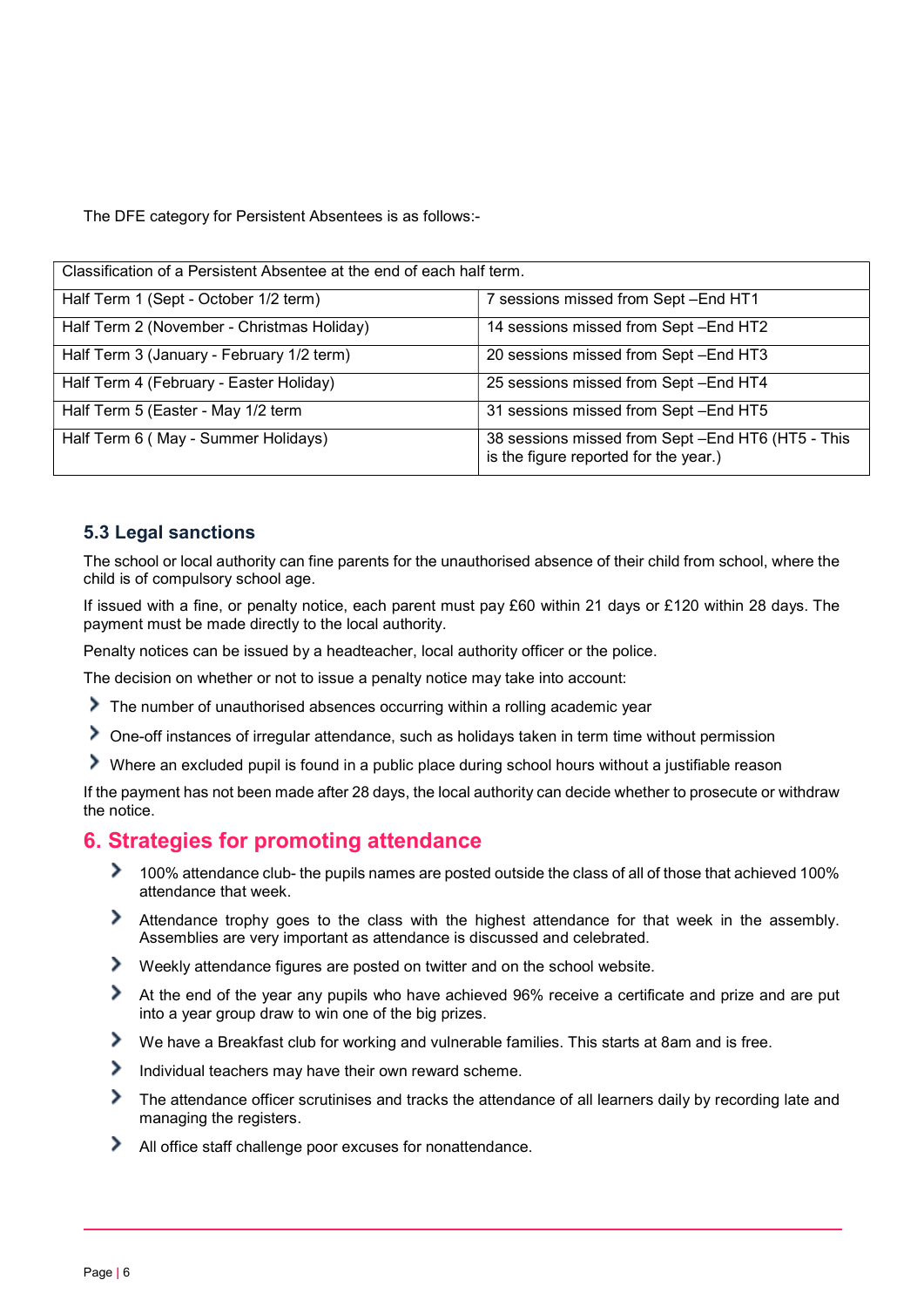- ⋟ Teachers will pass on concerns of children with poor attendance to the AIO and FS.
- Parents are called and/or texted on the first day of absence and three or more absences without explanation may result in a home visit. This may be carried out on day 1,2 or 3 of absence depending on circumstances.
- ⋟ Attendance is discussed at pupil progress meetings and parent's evening.
- ≻ Regular meetings are held in school with parents/carers whose children have continuing poor attendance. This will be with the Attendance Improvement Officer and the Family Support.
- ⋟ Individual Reward charts are given to identified Persistent Absentee pupils to improve attendance.
- ≯ Throughout the year we run 'Give it 100%' incentive for a set period of time to improve whole school attendance.

#### 7. Attendance monitoring

#### 7.1 Daily Monitoring

The attendance officer monitors pupil absence daily.

- A pupil's parent/carer is expected to call the school in the morning if their child is going to be absent due to ill health (see section 4.2).
- A pupil's parent/carer is expected to call the school each day their child is ill.
- The persistent absence threshold is 10%. If a pupil's individual overall absence rate is greater than or equal to 10%, the pupil will be classified as a persistent absentee.
- All parents/carers whose children are absent without any communication with the school will then be contacted by the attendance improvement officer to ascertain the reason for the absence.
- If a pupil is absent for three or more days without explanation, then school will endeavour to carry out a home visit. This may be on the first, second or third day of absence depending on circumstances.
- All absences will then be added to the electronic database with the appropriate code attached.
- All absences will fall into the category of authorised or unauthorised absence.

Pupil-level absence data will be collected each term and published at national and local authority level through the DfE's school absence national statistics releases. The underlying school-level absence data is published alongside the national statistics. The school will compare attendance data to the national average and share this with the governing board.

#### 7.2 Fasttrack

All schools will identify children who meet the Fast Track criteria of 10 (or more) unauthorised absences in the last 12 weeks.

Schools will complete the initial stages of the Fast Track Process.

Parents/Carers who fail on the Fast Track may receive a Penalty Notice.

#### 7.3 Holidays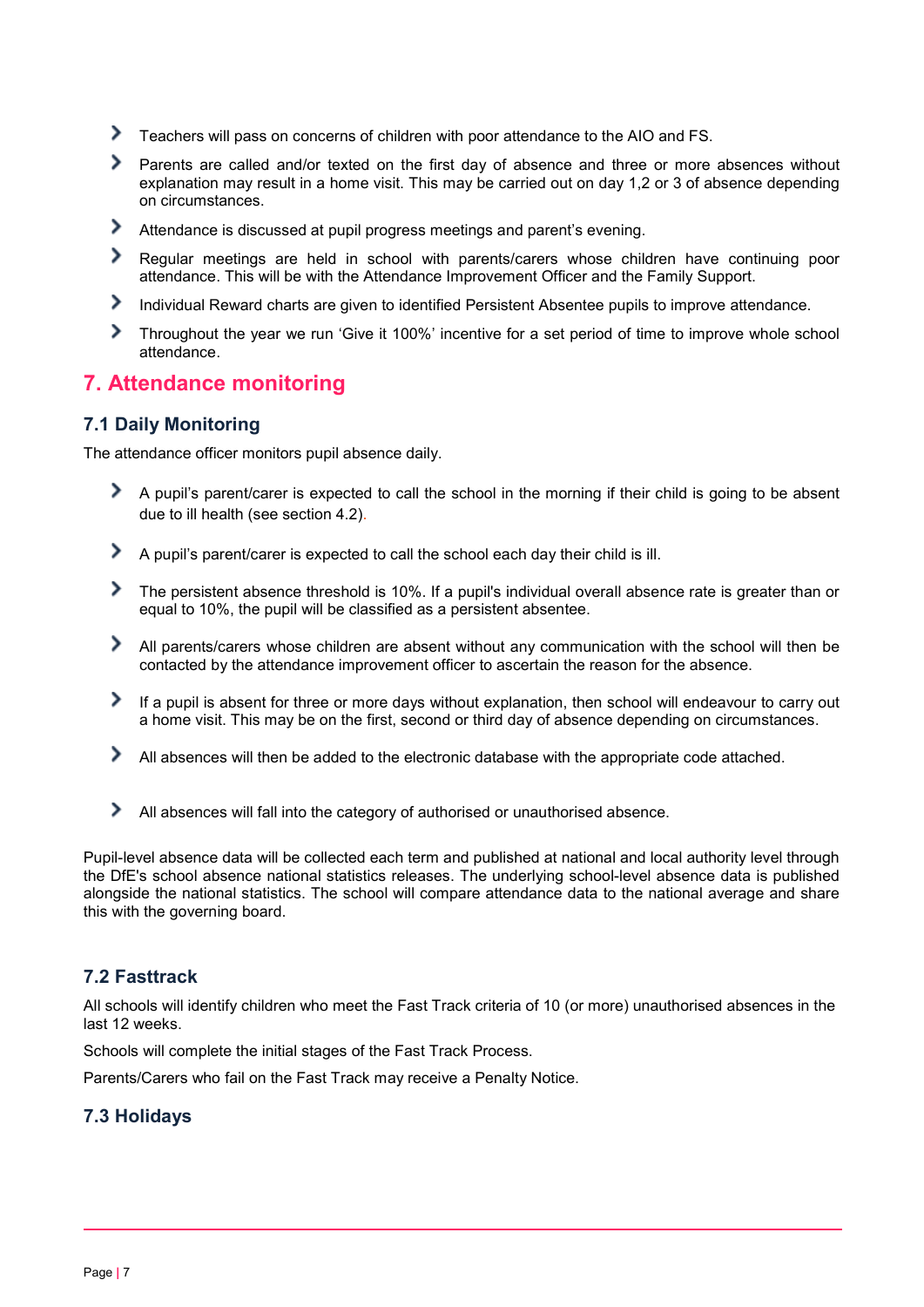Holidays in school term time are not allowed.

Unauthorised absences due to holidays may result in a Penalty Notice being issued under the provisions of the Education Act 1996 (as amended) which means that both parents will be fined for their child's absence. Please refer to Appendix 3.

Exceptional circumstances may be considered but there are strict guidelines that the Head Teacher must adhere to. A parent can submit a 'request for exceptional circumstance' by obtaining this request form from the AIO.

If a holiday is taken, the absence will be recorded as unauthorised

#### 7.4 Extended Leave

Extended leave is not permitted.

# 8. Removing from school role

There are strict guidelines on the circumstances under which a pupil may be removed from the school roll. These are detailed in Education (Pupil Registration) Regulations 1995 (as amended 1997) and the Schools Administration Handbook (Section A2).

#### 8.1 Safeguarding and Children Missing Education (CME)

A child going missing from education is a potential indicator of abuse or neglect. School staff will follow the school's procedures for dealing with children that go missing from education, particularly on repeat occasions, to help identify the risk of abuse and neglect, including sexual exploitation, and to help prevent the risks of their going missing in future (Keeping Children Safe in Education (updated September 2020) and Children Missing in Education Nov 2013, updated Sept 2016). All children, regardless of their circumstances, are entitled to a full time education which is suitable to their age, ability, aptitude and any special educational needs they may have. Children Missing Education (CME) are children of compulsory school age who are not on a school roll and who are not receiving a suitable education

#### 8.2 Elective Home Education (EHE)

The school must delete the child's name from their admissions register upon receipt of written notification from the parents that the pupil is receiving education otherwise than at school. However, schools should not wait for parents to give written notification that they are withdrawing their child from school before advising their local authority. Schools must make a return (giving the child's name, address and the ground upon which their name is to be deleted from the register) to the local authority as soon as the ground for deletion is met, and no later than deleting the pupil's name from the register. They should also copy parents into the notice to the local authority.

#### 9. Monitoring arrangements

This policy will be reviewed as guidance from the local authority or DfE is updated, and as a minimum every 2 years by Mrs Dixon, HeadTeacher. At every review, the policy will be approved by the full governing board.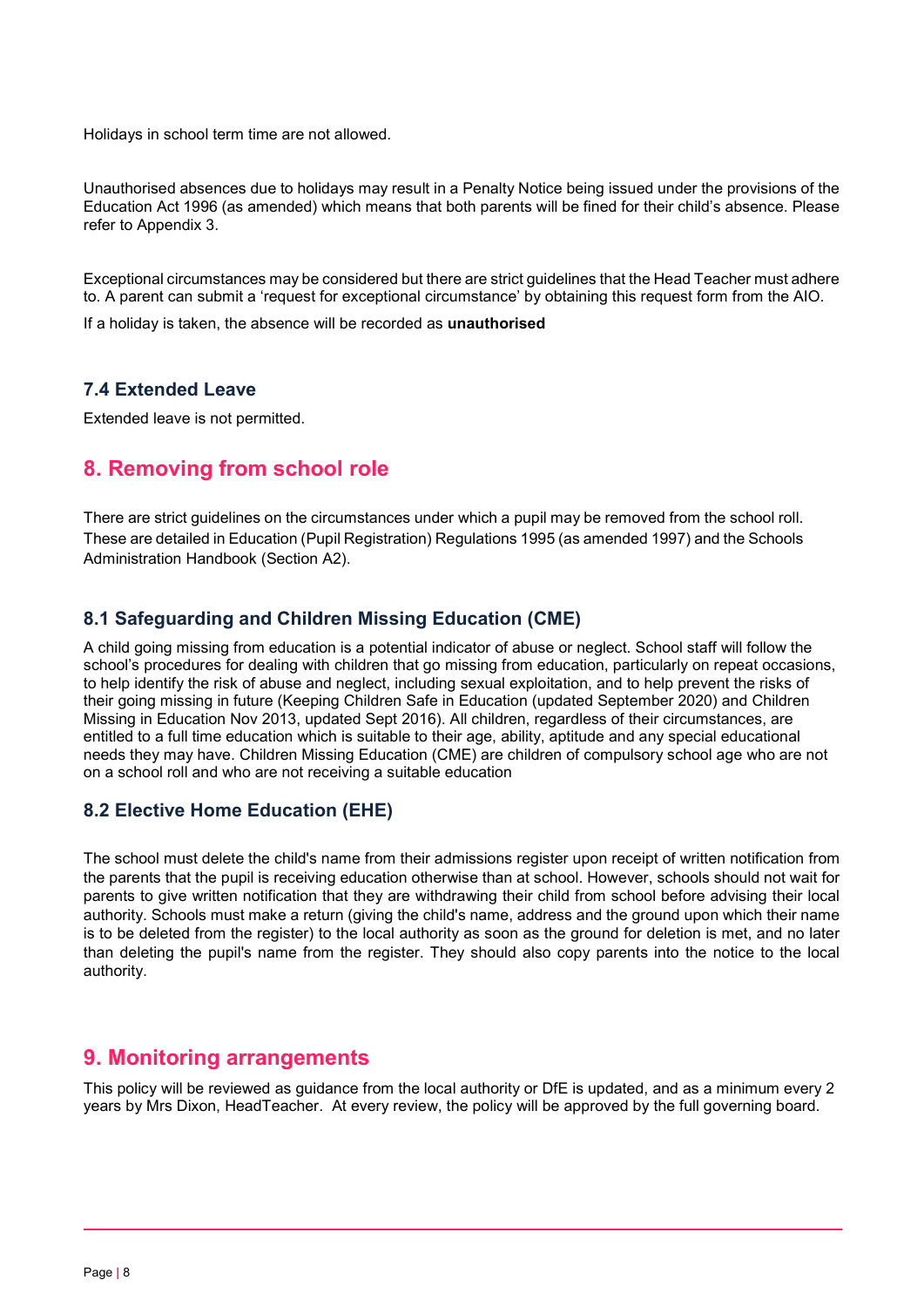# 10. Links with other policies

This policy links to the following policies:

- Child protection and safeguarding policy
- > Behaviour policy

# Appendix 1: attendance codes

The following codes are taken from the DfE's guidance on school attendance.

| Code | <b>Definition</b>             | <b>Scenario</b>                                                                    |
|------|-------------------------------|------------------------------------------------------------------------------------|
| I    | Present (am)                  | Pupil is present at morning registration                                           |
|      | Present (pm)                  | Pupil is present at afternoon registration                                         |
| L    | Late arrival                  | Pupil arrives late before register has closed                                      |
| в    | Off-site educational activity | Pupil is at a supervised off-site educational activity<br>approved by the school   |
| D    | Dual registered               | Pupil is attending a session at another setting<br>where they are also registered  |
| J    | Interview                     | Pupil has an interview with a prospective<br>employer/educational establishment    |
| P    | Sporting activity             | Pupil is participating in a supervised sporting<br>activity approved by the school |
| v    | Educational trip or visit     | Pupil is on an educational visit/trip organised, or<br>approved, by the school     |
| W    | Work experience               | Pupil is on a work experience placement                                            |

| Code                      | <b>Definition</b>           | <b>Scenario</b>                                                               |  |
|---------------------------|-----------------------------|-------------------------------------------------------------------------------|--|
| <b>Authorised absence</b> |                             |                                                                               |  |
|                           | Authorised leave of absence | Pupil has been granted a leave of absence due<br>to exceptional circumstances |  |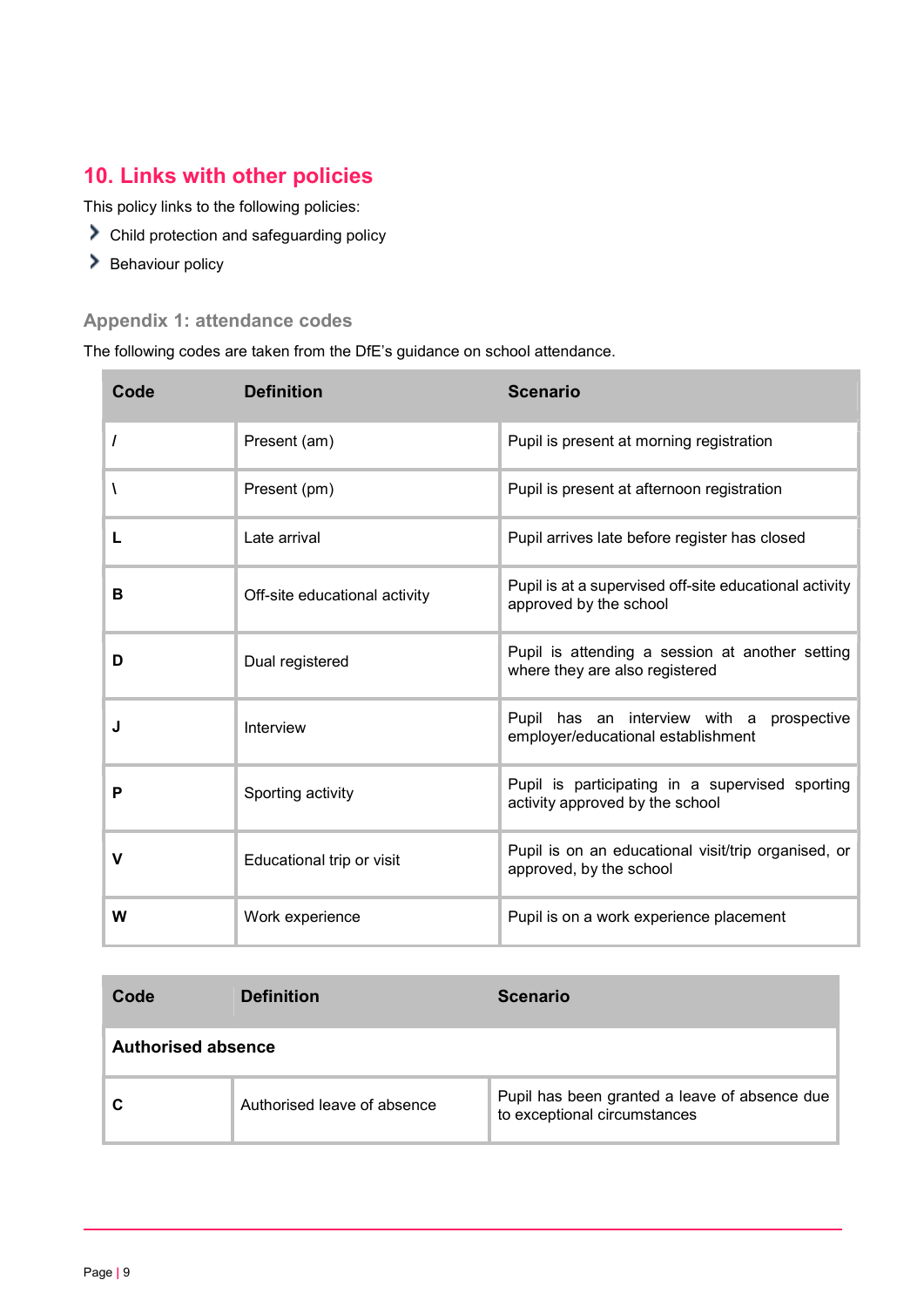| Е                           | Excluded                                      | Pupil has been excluded but no alternative<br>provision has been made                                                                                                                                         |  |  |  |
|-----------------------------|-----------------------------------------------|---------------------------------------------------------------------------------------------------------------------------------------------------------------------------------------------------------------|--|--|--|
| н                           | Authorised holiday                            | Pupil has been allowed to go on holiday due to<br>exceptional circumstances                                                                                                                                   |  |  |  |
| п                           | <b>Illness</b>                                | School has been notified that a pupil will be<br>absent due to illness                                                                                                                                        |  |  |  |
| м                           | Medical/dental appointment                    | Pupil is at a medical or dental appointment                                                                                                                                                                   |  |  |  |
| R                           | Religious observance                          | Pupil is taking part in a day of religious<br>observance                                                                                                                                                      |  |  |  |
| S                           | Study leave                                   | Year 11 pupil is on study leave during their public<br>examinations                                                                                                                                           |  |  |  |
| т                           | Traveller<br>Gypsy,<br>Roma<br>and<br>absence | Pupil from a Traveller community is travelling, as<br>agreed with the school                                                                                                                                  |  |  |  |
| <b>Unauthorised absence</b> |                                               |                                                                                                                                                                                                               |  |  |  |
| G                           | Unauthorised holiday                          | Pupil is on a holiday that was not approved by<br>the school                                                                                                                                                  |  |  |  |
| N                           | Reason not provided                           | Pupil is absent for an unknown reason (this code<br>should be amended when the reason emerges,<br>or replaced with code O if no reason for absence<br>has been provided after a reasonable amount of<br>time) |  |  |  |
| O                           | Unauthorised absence                          | School is not satisfied with reason for pupil's<br>absence                                                                                                                                                    |  |  |  |
| U                           | Arrival after registration                    | Pupil arrived at school after the register closed                                                                                                                                                             |  |  |  |

| Code | <b>Definition</b>            | <b>Scenario</b>                                                 |
|------|------------------------------|-----------------------------------------------------------------|
| X    | Not required to be in school | Pupil of non-compulsory school age is not required<br>to attend |